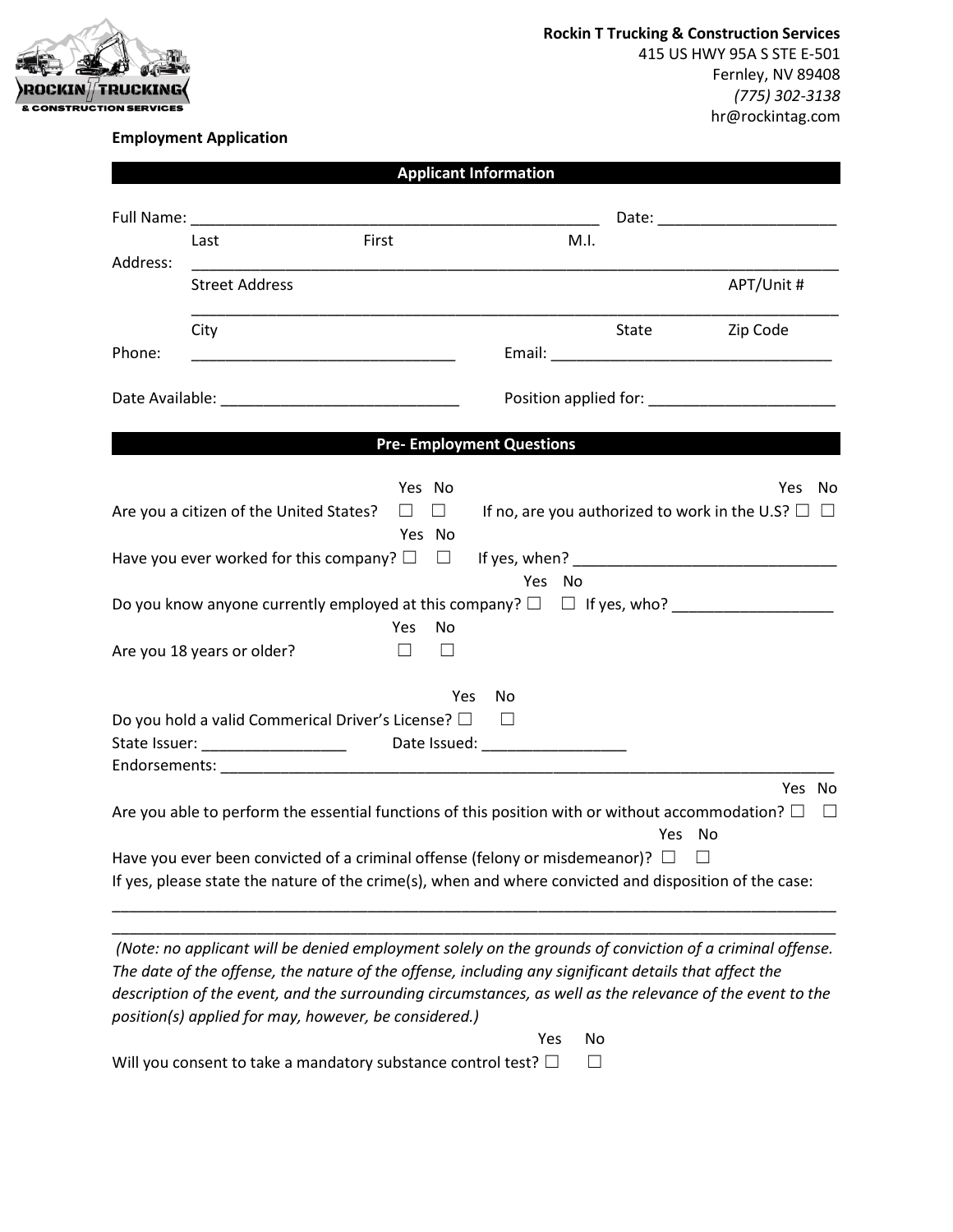

**Rockin T Trucking & Construction Services** 415 US HWY 95A S STE E-501 Fernley, NV 89408 *(775) 302-3138* hr@rockintag.com

## **Employment History**

| <b>Employer Name/Address</b> | Position/ Duties/ Skills | Start Date:        | Start Pay: | Reason for<br>Leaving: |
|------------------------------|--------------------------|--------------------|------------|------------------------|
|                              |                          | End Date:          | End Pay:   |                        |
|                              |                          |                    |            |                        |
|                              |                          |                    |            |                        |
|                              |                          |                    |            |                        |
| <b>Employer Name/Address</b> | Position/ Duties/ Skills | Start Date:        | Start Pay: | Reason for<br>Leaving: |
|                              |                          | End Date:          | End Pay:   |                        |
|                              |                          |                    |            |                        |
|                              |                          |                    |            |                        |
|                              |                          |                    |            |                        |
| <b>Employer Name/Address</b> | Position/ Duties/ Skills | <b>Start Date:</b> | Start Pay: | Reason for<br>Leaving: |
|                              |                          | End Date:          | End Pay:   |                        |
|                              |                          |                    |            |                        |
|                              |                          |                    |            |                        |
| <b>Employer Name/Address</b> | Position/ Duties/ Skills | Start Date:        | Start Pay: | Reason for             |
|                              |                          |                    |            | Leaving:               |
|                              |                          | End Date:          | End Pay:   |                        |
|                              |                          |                    |            |                        |
|                              |                          |                    |            |                        |
|                              |                          |                    |            |                        |